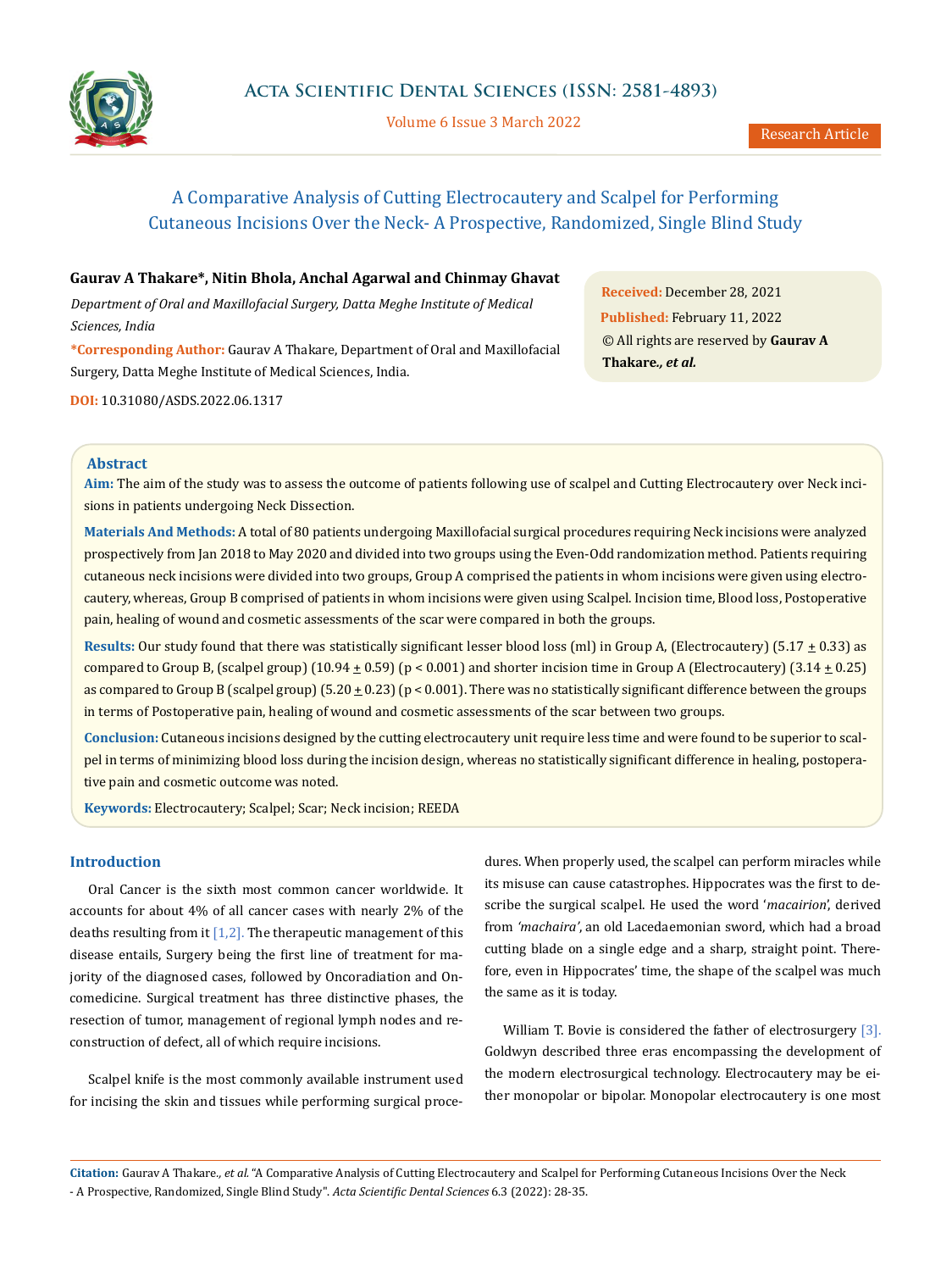commonly used, in this, the high frequency current from electrocautery machine is delivered to an active electrode held by the surgeon.

Electrocautery provide enhanced hemostasis by sealing off blood vessels before they are cut. They use heat energy to denature proteins, which leads to vascular tamponade and eventual hemostasis. Electrocautery involves current frequencies in the range of 400KHz to 10 MHz. Despite being beneficial in terms ofminimizing blood loss, there are potential distinct disadvantages of using heat energy in surgical wounds. Thermal dissipation into surrounding tissue may lead to collateral damage to vital structures, increased post-operative pain, delayed wound healing and poor cosmetic outcome [4].

The purpose of the present study was to explore in our clinical setting the efficacy of cutting electrocautery incisions versus scalpel incisions, particularly to see if they take a longer time to perform, blood loss, postoperative pain, healing of wound and cosmetic result, by assessing scar tissue in head and neck cancer patients.

#### **Material and Methods**

A prospective, randomized, single blind study was performed on 80 patients who met the inclusion criteria and were randomly divided into two groups based on Even-Odd randomization, with the Even numbered patients being allocated to.

#### **Group A (Experimental Group)**

Patients requiring Neck incisions as a part of the treatment protocol for whom the incisions (Figure 5) were given using Cutting electrocautery (Figure 2) and the odd numbered patients being allocated to.

## **Group B (Control Group)**

Patients requiring Neck incisions as a part of the treatment protocol for whom the incisions (Figure 6) were given using Scalpel knife (Figure 1 and 2).





29

**Figure 2:** Electrocautry.

The purpose of the present study was explained to the patients and a written informed consent was obtained from all the participants. A detailed case history of the patient was recorded and a thorough clinical examination was carried out. The treatment protocol was decided and explained to the patient. The need for Incision and post operative pain and scar formation were explained to the patient. After obtaining pre-anesthetic fitness for the said surgical procedure under general anesthesia, the patient was posted for the procedure. All the cases were operated by a single senior surgeon having considerable experience in head and neck surgery. The side of the neck where the incision was planned was extended and incision was designed according to standard design of Apron's incision and marked using a surgical marker.

Adrenaline + Saline was infiltrated and after an interval of 7 minutes, incision was given.

For Group A patients, the dermis and the epidermis over the neck were incised using a cutting electrocautery.

For Group B patients, the dermis and the epidermis over the neck were incised using a Surgical scalpel or knife. The blade used for the Incision was a No. 15 Stainless steel blade

Only Pre-weighed sterile gauze piece were used to mop up the blood during incision.

The following parameters were then assessed:

#### **Intra-operatively**

## **Incision time**

The incision time was calculated from the start of incision in the dermis up to exposure of the platysma muscle, with the aid of a stopwatch (Figure 3 and 4).

**Citation:** Gaurav A Thakare*., et al.* "A Comparative Analysis of Cutting Electrocautery and Scalpel for Performing Cutaneous Incisions Over the Neck - A Prospective, Randomized, Single Blind Study". *Acta Scientific Dental Sciences* 6.3 (2022): 28-35.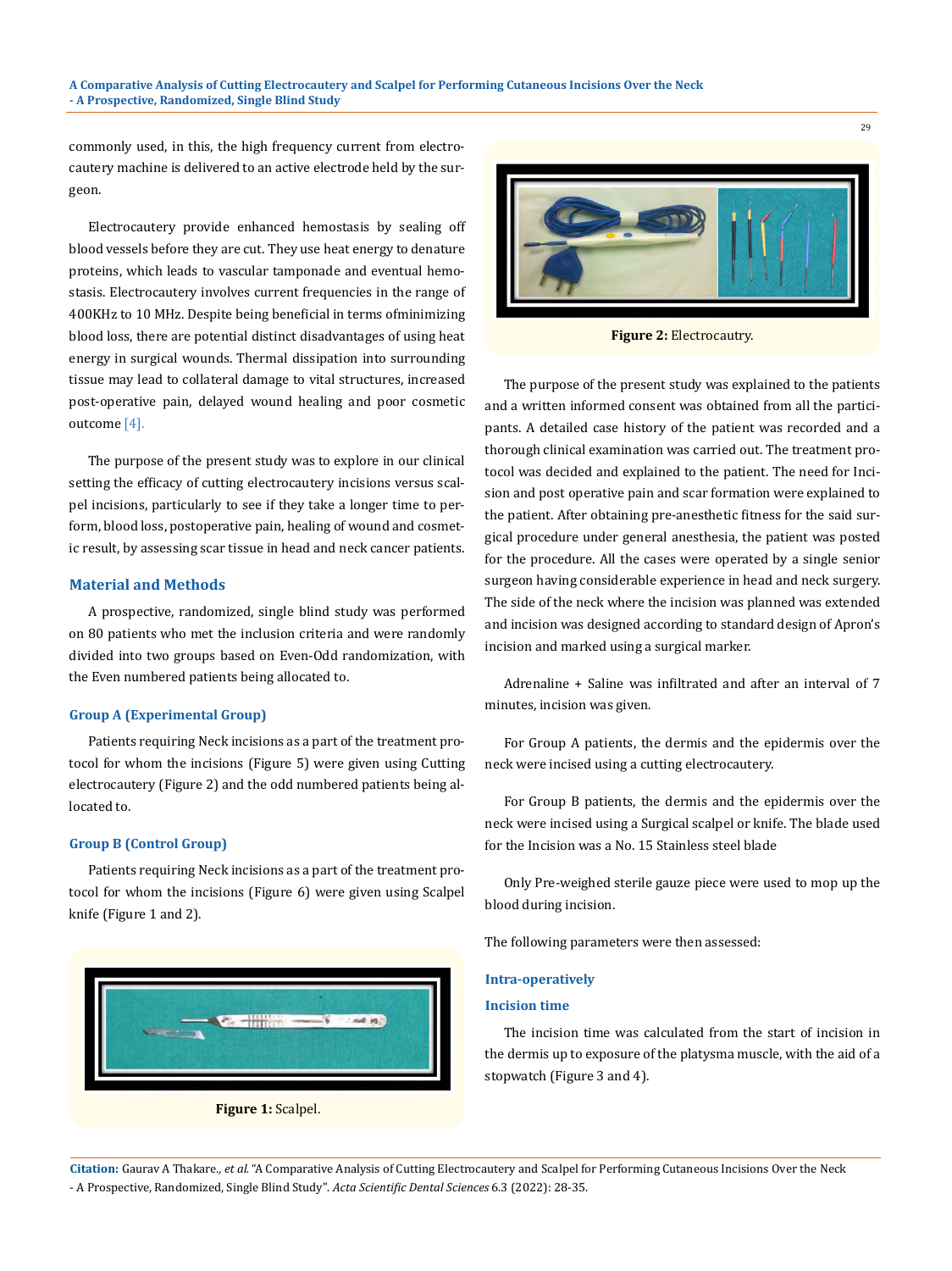

**Figure 3:** Weighing Machine.



**Figure 4:** Stopwatch.

#### **Blood loss (BL)**

The blood loss incurred during the incision was calculated by the following method:

#### Weighing method [5]

The dry gauze was weighed on an electric weighing machine (fig.no.3) preoperatively under aseptic precautions and the weight was charted in grams (gm). Only these were taken to the surgical field for mopping.

Once the underlying superficial fascia was exposed, all the gauzes used were counted and weighed again. No bipolar or monopolar was used as a rescue hemostatic medium during neck incision performed using a surgical scalpel.

The difference in the weight was the blood loss during the neck dissection.

## **Calculation**

Initial weight = i gm Number of gauze used = n Final weight = f gm.  $BL = f - (n \times i).$ 

According to Vitello., *et al* [6], the density of blood is similar to water and hence 1 gm of blood can be calculated as 1 ml of blood loss. Thus the amount of blood loss in gm acquired using the weighing method, is to be converted to ml using this principle.

At the end of the surgery, an antibiotic dressing was given over the sutured neck incision and the patient was kept on antibiotic therapy as is the protocol of the hospital for post surgical patients.

In the post operative period, following parameters were evaluated

#### **Post-operatively**

#### **Post-operative pain** [7]:

Post operative pain was evaluated by the Visual Analog Scale after 24 hours and on the  $7<sup>th</sup>$  post-operative day and the grading was noted.



#### **Healing of the cutaneous incision** [8]:

The cutaneous neck incision healing was assessed using a modification of the REEDA Scale which was given by Davidson. REEDA scale was developed by Davidson, to assess the healing of the perineural incisions following Episotomy procedure. We modified the

**Citation:** Gaurav A Thakare*., et al.* "A Comparative Analysis of Cutting Electrocautery and Scalpel for Performing Cutaneous Incisions Over the Neck - A Prospective, Randomized, Single Blind Study". *Acta Scientific Dental Sciences* 6.3 (2022): 28-35.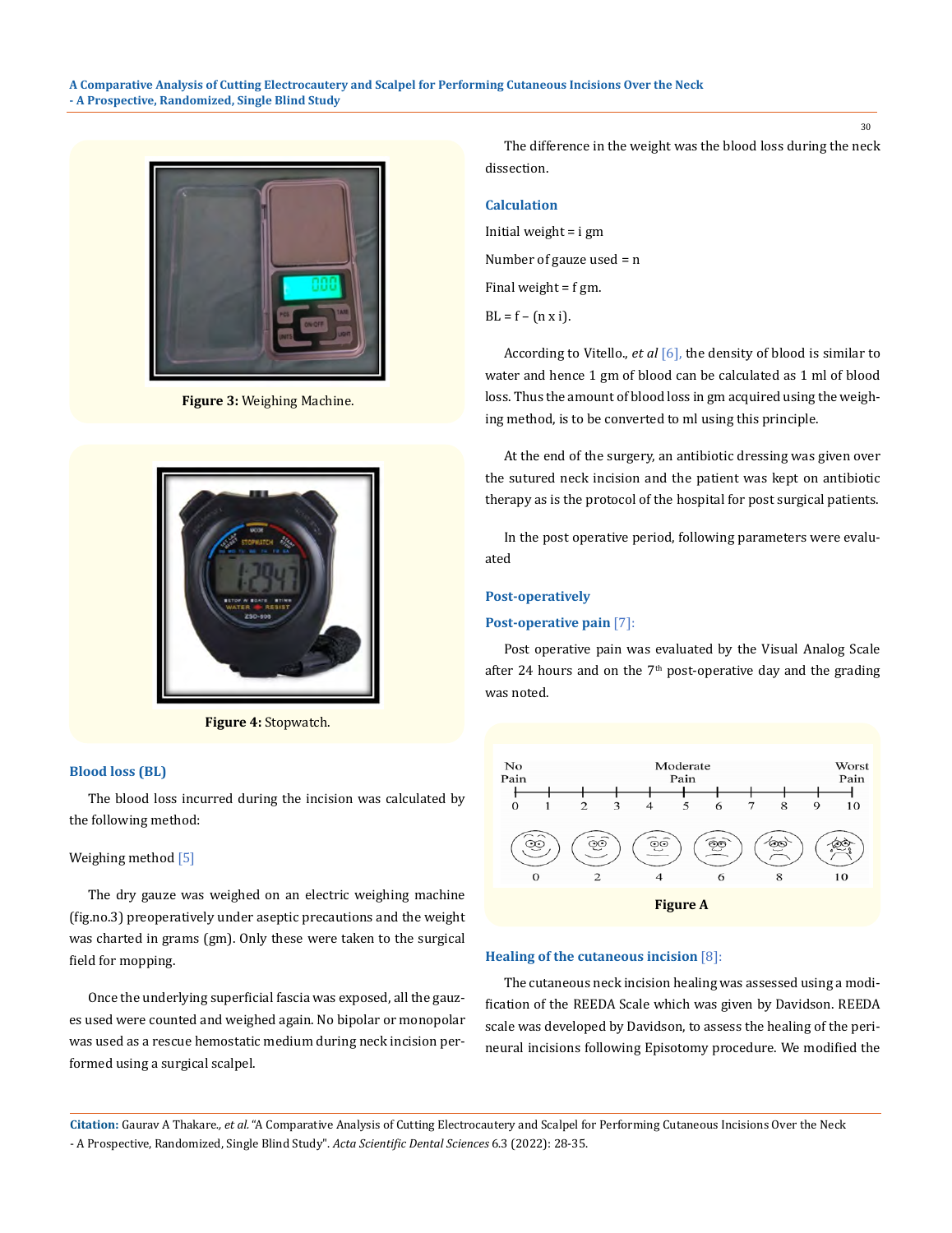#### **A Comparative Analysis of Cutting Electrocautery and Scalpel for Performing Cutaneous Incisions Over the Neck - A Prospective, Randomized, Single Blind Study**

existing scale, by keeping the parameters of Redness, Edema, Ecchymosis, Discharge and Approximation of the wound edges, to assess the healing of the cutaneous incisions given over the neck. The observer used a pre-sterilised 15 cm ruler with. 10 cm precision to assess and score the healing. In the upright position, with an additional light source, the ruler was placed perpendicular to the line of incision. The 3 cm marking on the ruler was taken as the reference point and placed on the incision. In this manner, the redness, edema and ecchymosis on either side of the cutaneous incision was measured precisely.

| <b>Points</b> | <b>Redness</b>                              | Edema                                                       | <b>Ecchymosis</b>                                                           | <b>Discharge</b> | <b>Approximation</b>                                   |
|---------------|---------------------------------------------|-------------------------------------------------------------|-----------------------------------------------------------------------------|------------------|--------------------------------------------------------|
| $\bf{0}$      | <b>None</b>                                 | <b>None</b>                                                 | <b>None</b>                                                                 | <b>None</b>      | <b>Closed</b>                                          |
| 1             | Within .25<br>cm of incision<br>bilaterally | Peri-incisional,<br>less than 1 cm<br>from incision         | Within .25 cm<br>bilaterally or .5 cm<br>unilaterally                       | Serous           | Skin separation 3 mm or<br>less                        |
| 2             | Within .5 cm<br>of incision<br>bilaterally  | Peri-incisional.<br>between 1 to 2<br>cm from inci-<br>sion | Between .25 to 1<br>cm bilaterally or<br>between .5 to 2 cm<br>unilaterally | Serosanguinous   | Skin and subcutaneous fat<br>separation                |
| 3             | Beyond .5 cm<br>of incision<br>bilaterally  | Peri-incisional.<br>greater than 2<br>cm from inci-<br>sion | Greater than 1 cm<br>bilaterally, or 2 cm<br>unilaterally                   | Bloody, purulent | Skin, subcutaneous fat and<br>fascial layer separation |
| Score         |                                             |                                                             |                                                                             |                  |                                                        |

 **Table A: Total: Score:** 0-2 - Optimal Healing 3-9 - Suboptimal Healing

10-15 - Compromised healing.

## **Scar formation** [9]:

Scar formation over neck incision after suture removal was evaluated by both the Observer and the patient using a Patient and Observer Scar Assessment Scale (POSAS) and the values were recorded on follow-up visit of 3 months post discharge from the hospital.

It consists of two numerical scales: The patient Scar Assessment Scale and Observer Scar Assessment Scale. It assesses vascularity, pigmentation, thickness, relief, pliability and surface area and it incorporates patient assessments of pain, itching, colour, stiffness, thickness and relief.

|                                         | Normal skin |                |   |   |     | Worst scar imaginable |                |   |   |    |
|-----------------------------------------|-------------|----------------|---|---|-----|-----------------------|----------------|---|---|----|
| Observer component*                     |             | $\overline{2}$ | 3 | 4 | 5   | 6                     |                | 8 | 9 | 10 |
| Vascularity                             |             |                | С | ∩ |     | ∩                     |                | ∩ |   |    |
| Pigmentation                            |             |                |   | C |     |                       |                |   |   |    |
| Thickness                               |             |                |   |   |     |                       |                |   |   |    |
| Relief                                  |             |                |   |   |     |                       |                |   |   |    |
| Pliability                              |             |                |   |   |     |                       |                |   |   |    |
| Surface area                            |             |                |   |   |     |                       |                |   |   |    |
| Overall opinion                         |             |                |   | П |     |                       |                |   |   |    |
|                                         | No          |                |   |   | Yes |                       |                |   |   |    |
| Patient component                       |             | $\overline{2}$ | 3 | 4 | 5   | 6                     | $\overline{7}$ | 8 | 9 | 10 |
| Is the scar painful?                    |             |                |   |   |     |                       |                |   |   |    |
| Is the scar itching?                    |             |                |   | ∩ |     |                       |                |   |   |    |
| Is the color of the scar different?     |             |                |   |   |     |                       |                |   |   |    |
| Is the scar more stiff?                 |             |                |   |   |     |                       |                |   |   |    |
| Is the thickness of the scar different? |             |                |   |   |     |                       |                |   |   |    |
| Is the scar irregular?                  |             |                |   |   |     |                       |                |   |   |    |
| Overall opinion                         |             |                | C | U | O   |                       |                |   |   |    |

\*In observer component, all parameters consisted of additional category: Vascularity: pale, pink, red, purple or mix; Pigmentation: hypopigmentaion, hyperpigmentaion or mix; Thickness: thicker or thinner; Relief: more, less or mix; Pliability: supple, stiff or mix; urface area: expar on, contraction or mix

**Figure B: Score:** 7-21 – Normal skin ( Absence of visible scar )

22-42 – Inconspicuous scar

43-70 – Visible scar.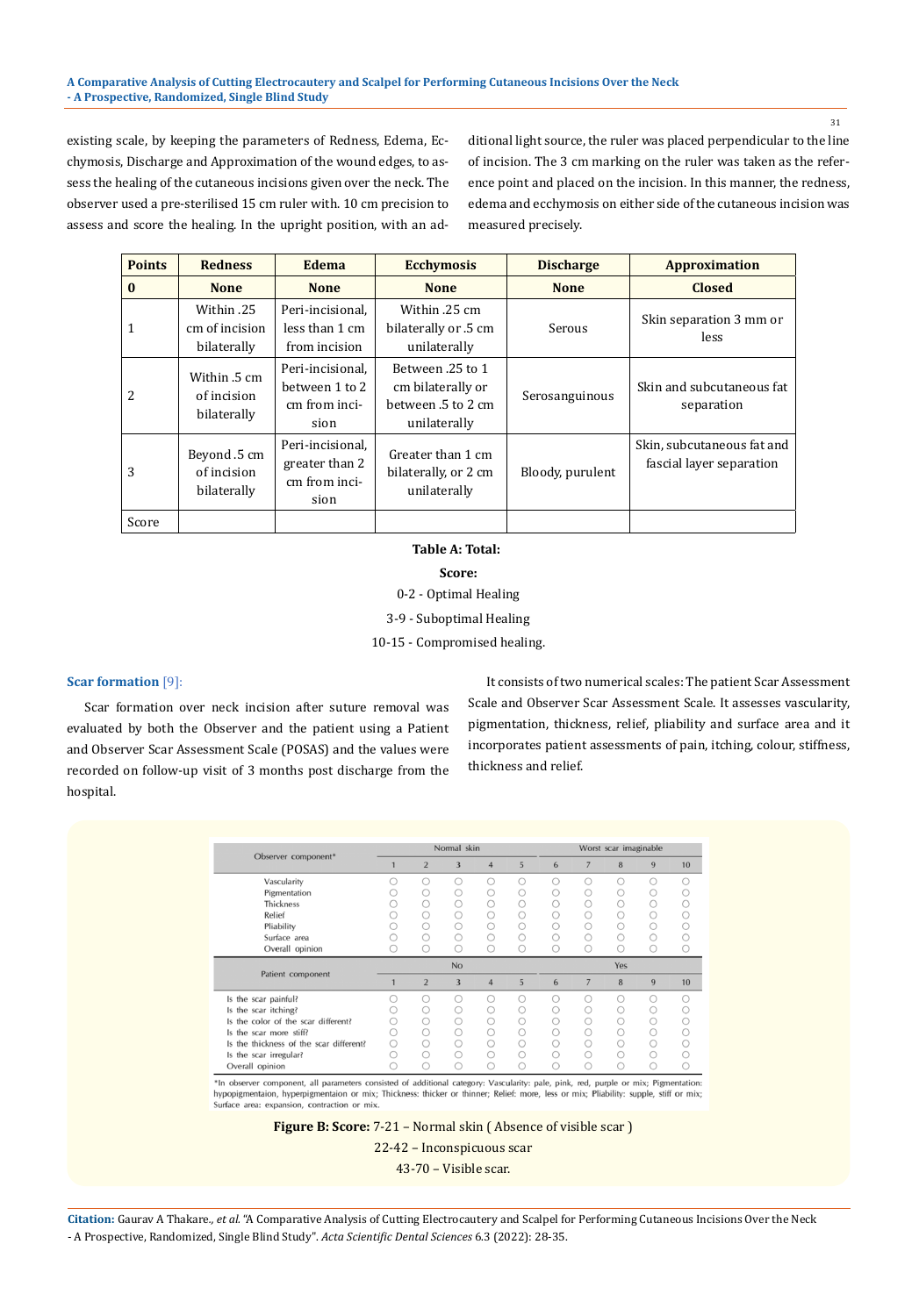#### **Results**

The mean age of electrocautery group was  $51.82 \pm 12.13$  years and the mean age of scalpel group was  $50.70 \pm 10.36$  years. A total of 61 (76.3%) males and 19 (22.5%) females participated in the study. There were 33 (82.5%) males and 7 (17.5%) females in electrocautery group and 28 (70.0%) males and 12 (30.0%) females in scalpel group.



#### **Outcomes measured**

- Total time taken in performing Incision
- Mean blood loss while making skin incision
- Postoperative Pain
- Wound healing
- Cosmetic assessment of scar.

## **Incision time and blood loss while performing incision**

The mean incision time (mins) was compared between electrocautery and scalpel group. It was found that there was statistically significant difference in mean incision time (mins) between electrocautery and scalpel group ( $p < 0.001$ ). The mean incision time (mins) of electrocautery group  $(3.14 \pm 0.25)$  was significantly lesser than the scalpel group  $(5.20 \pm 0.23)$  (Figure 5 to 7).



**Figure 5:** Incision using cutting Electrocautry.



32

**Figure 6:** Incision using Scalpel.





The mean blood loss (ml) was compared between electrocautery and scalpel group. It was found that there was statistically significant difference in mean blood loss (ml) between electrocautery and scalpel group ( $p < 0.001$ ). The mean blood loss (ml) of electrocautery group (5.17  $\pm$  0.33) was significantly lesser than the scalpel group  $(10.94 \pm 0.59)$  (Figure 8).

#### **Wound healing, postoperative pain and Scar assessment**

Notstatistically significant difference was noted in Post operative pain on the 1<sup>st</sup> and 7<sup>th</sup>post operative days in the Electrocautery group and Scalpel group. The Healing of the cutaneous incisions

**Citation:** Gaurav A Thakare*., et al.* "A Comparative Analysis of Cutting Electrocautery and Scalpel for Performing Cutaneous Incisions Over the Neck - A Prospective, Randomized, Single Blind Study". *Acta Scientific Dental Sciences* 6.3 (2022): 28-35.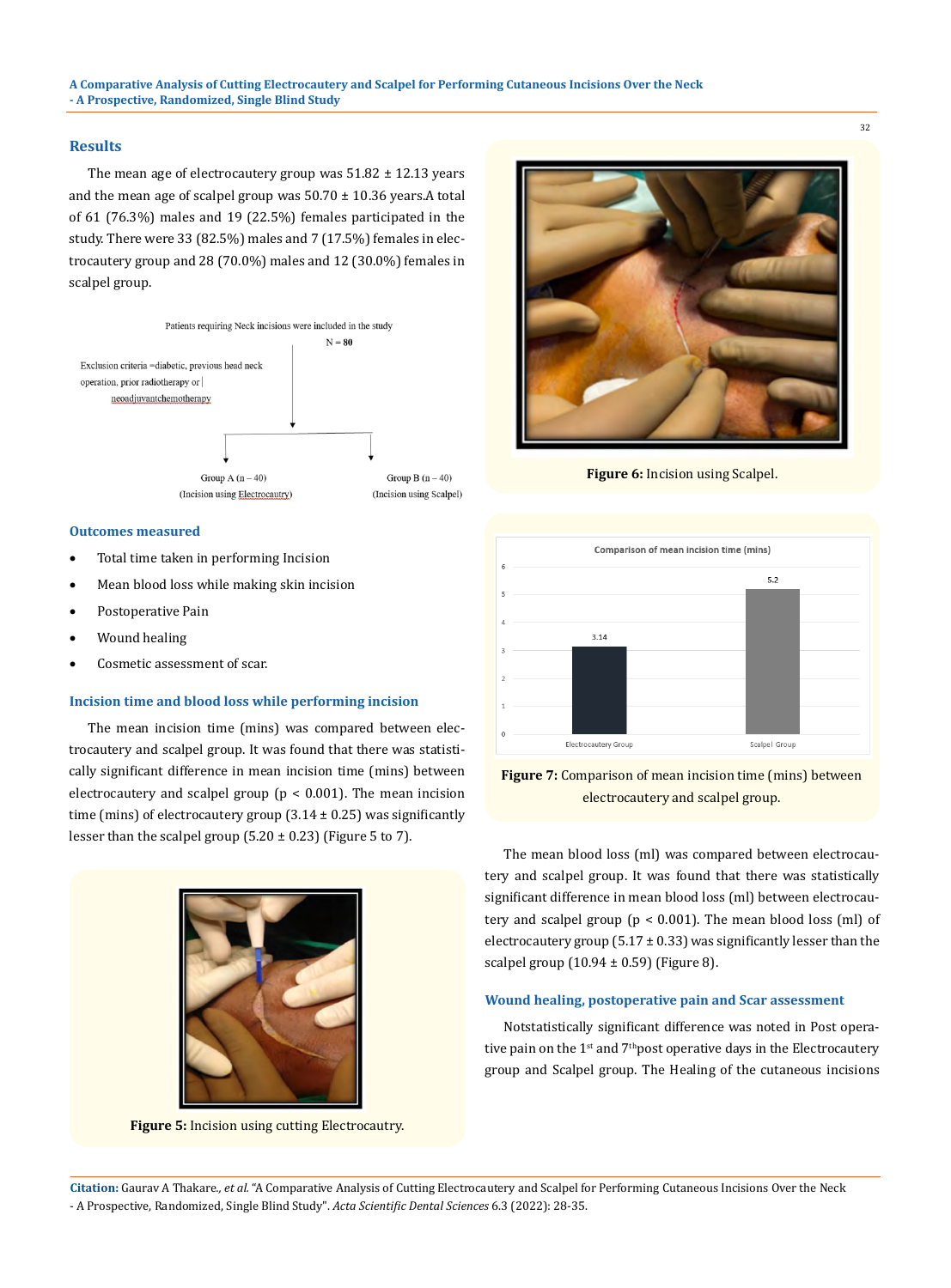



was found to be similar in both the groups on Day 2, 5 and 7 as assessed using the modified REEDA scale. No significant distinction was observed in the cosmetic results between the scalpel and the electrocautery group.

| Group          | N  | Mean | <b>S.D.</b> | S.E. | M.D.    | $P-value$ <sup>#</sup> |
|----------------|----|------|-------------|------|---------|------------------------|
| Electrocautery | 40 | 3.14 | 0.25        | 0.04 | $-2.06$ | $< 0.001$ <sup>+</sup> |
| Scalpel        | 40 | 5.20 | 0.23        | 0.03 |         |                        |

**Table 1:** Comparison of mean incision time (mins) between electrocautery and scalpel group.

| Group                 | N   | Mean  | S.D. | S.E. |              | $\mid$ M.D. $\mid$ P-value <sup>#</sup> |
|-----------------------|-----|-------|------|------|--------------|-----------------------------------------|
| <b>Electrocautery</b> | -40 | 5.17  | 0.33 |      | $0.05$ -5.77 | $< 0.001$ <sup>+</sup>                  |
| Scalpel               | 40  | 10.94 | 0.59 | 0.09 |              |                                         |

**Table 2:** Comparison of mean blood loss (ml) between electrocautery and scalpel group.

#### **Discussion**

Neck dissections require incisions to be placed over the skin of the neck which are often designed as per the needs and the preference of the surgeon.

The stainless steel scalpel knife, introduced in 1904, and later modified by Morgan Parker in 1915, is the most commonly available instrument for incising the cutaneous structures in an operative setting [10]. However, the scalpel use results in bleeding which obscures the operating field resulting in increased time required for the incision Scalpel use can also lead to collateral injury while being passed between a scrub nurse and the operating surgeon.

In the present study, 80 patients were included and randomized into two groups, with 40 patients included in the electrocautery group and 40 patients in the Scalpel group. The neck incisions were designed and given as per the need of the surgery by a single senior operating surgeon. The blood loss while giving the incision and the time required were calculated. Similarly, post operatively pain, healing of the cutaneous incisions was evaluated by a single observer in the post op period and closure was done by a single senior operating surgeon. A single observer evaluated the Scar formation at 3 month follow up period by Patient And Observer Scar Assessment Scale (POSAS) [9].

Of the 80 patients included in the present study, 33 were males and 7 were females in the Electrocautery group, where as in the scalpel group, 28 were males and 12 were females. The mean age of patients in the electrocautery group was 51.82 ± 12.13 years and in the scalpel group was  $50.70 \pm 10.36$  years [12].

The incision time required was calculated from the start of the incision at the epidermis to the exposure of the platysma muscle. The mean incision time in the electrocautery group was  $3.14 \pm 0.25$ mins and in the scalpel group was  $5.20 \pm 0.23$  mins. The difference between the mean incision time in both the groups was compared and found to be statistically significant (p < 0.001). Kearns., *et al.* [11] reported electrocautery being superior in terms of time requirement for incising the tissues.

In the present study, the blood loss incurred during the incision was calculated by the weighing method using a pre weighed gauze and assuming 1 gm is equal to 1 ml of blood loss  $[6]$ . In the electrocautery group, the mean blood loss was  $5.17 \pm 0.33$  ml and in the scalpel group was  $10.94 \pm 0.59$  ml. On comparing the means between both groups, it was found that the difference was statistically significant, with mean blood loss being lesser in the Electrocautery group than the Scalpel group. Chau., *et al.* [12-19] who found the blood loss to be less in the Electro cautery group than the Scalpel group in various skin incisions performed over the Head and Neck region.

**Citation:** Gaurav A Thakare*., et al.* "A Comparative Analysis of Cutting Electrocautery and Scalpel for Performing Cutaneous Incisions Over the Neck - A Prospective, Randomized, Single Blind Study". *Acta Scientific Dental Sciences* 6.3 (2022): 28-35.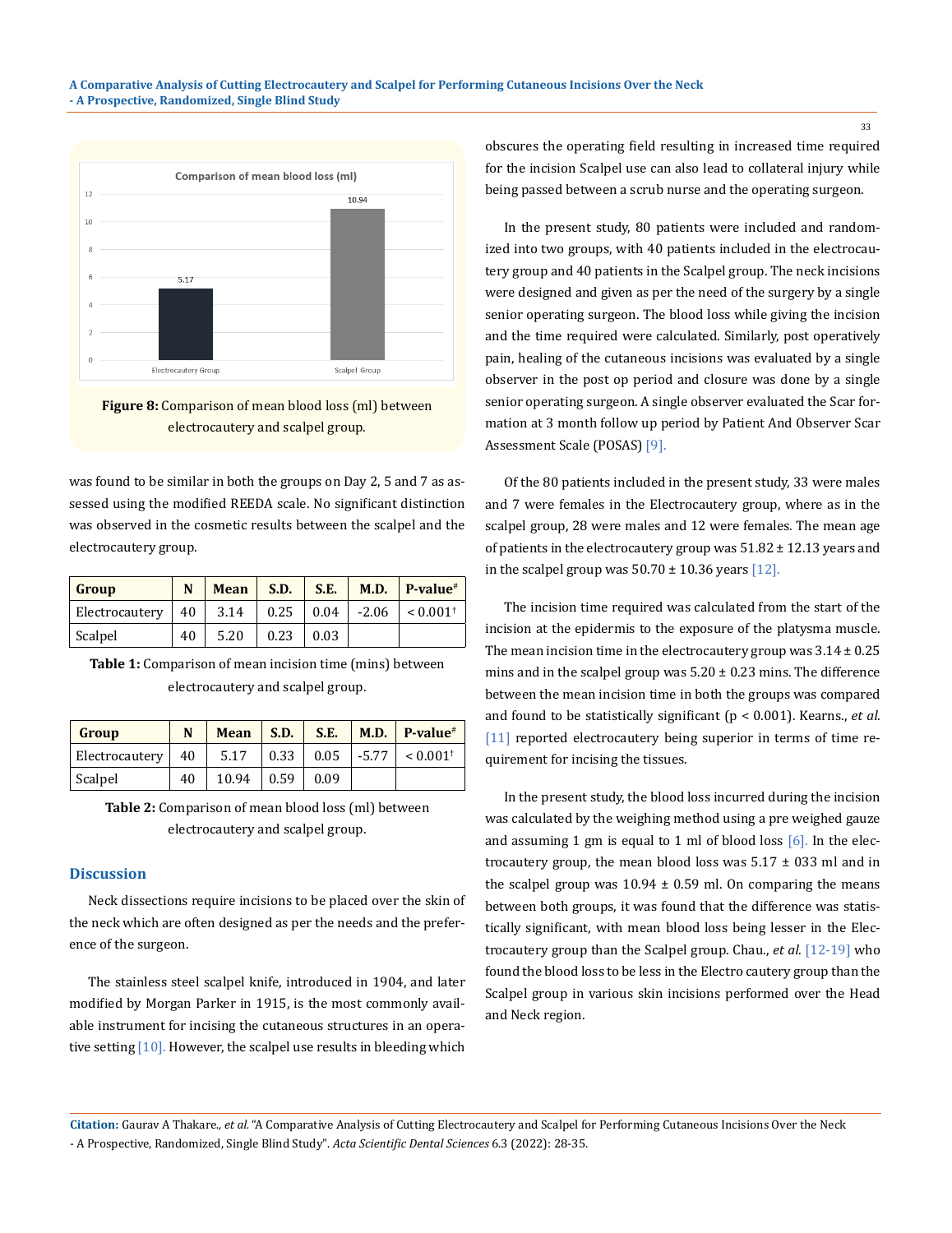The Visual Analogue Scale was explained to the patient prior to the surgical procedure in detail [7]. Post operative pain was recorded on the VAS scale by the patient post operative day 1, no statistically significant difference was noted between the two groups (p  $= 0.918$ ). Similarly, the VAS value was recorded on the  $7<sup>th</sup>$  postoperative day, the difference between the two was compared and was found to be not statistically significant ( $p = 0.063$ ).

The healing of the cutaneous incisions performed by the two techniques was assessed using a modification of the REEDA scale given by Davidson. The scale comprises of 5 parameters of healing, viz., Redness, Edema, Ecchymosis, Discharge and Approximation. The scores for the scale are divided into subgroups, with 0 - 2 denoting Optimal healing, 3 - 9 - Suboptimal healing and 10 - 15 - Compromised healing. A comparison of the means of two groups revealed no statistically significant difference  $(p = 0.785)$ .

Similarly, On comparison the mean scores on Day 5 and 7 for the electrocautery group and Scalpel group, no significant difference in the mean modified REEDA score was noted in both the groups  $(p =$ 0.958) ( $p = 0.567$ ).

In the present study, the scar formation was observed by the Observer and the patient at the 3 month follow up post operatively and was recorded on the Patient and Observer Scar Assessment Scale (POSAS). The scores for the scale are divided into subgroups, with 7 - 21 denoting Normal skin (Absence of visible scar), 22 - 42 - Inconspicuous scar and 43 - 70 - Visible scar. Mean scar assessment score recorded by the observer in the electrocautery group and Scalpel group, when compared was found to be not statistically significant ( $p = 0.190$ ). Mean scar assessment score recorded by the patient in the electrocautery group and Scalpel group, when compared, the difference of the mean scores between the two groups was found to be No statistically significant ( $p = 0.206$ ).

## **Conclusion**

Cutaneous incisions designed by the electrocautery unit require less time and are superior in terms of minimizing blood loss during the incision design as compared to scalpel incision. Whereas no statistically significant difference was noted in terms of healing, post operative pain and cosmetic outcome between the two groups.

## **Bibliography**

- 1. [WHO Regional Office for the South-East Asia Region. Health](https://apps.who.int/iris/handle/10665/205256)  [Situation in the South-East Asia Region: 2001-2007.](https://apps.who.int/iris/handle/10665/205256)
- 2. Agarwal SP and Rao YN. "FIFTY YEARS OF CANCER CONTROL IN INDIA (2008).
- 3. Ochsner J. "Surgical Knife". *[Texas Heart Institute Journal](https://www.ncbi.nlm.nih.gov/pmc/articles/PMC2763477/)* 36.5 [\(2009\): 441-443.](https://www.ncbi.nlm.nih.gov/pmc/articles/PMC2763477/)
- 4. Allan SN., *et al*[. "A comparative study of scalpel and electrosur](https://pubmed.ncbi.nlm.nih.gov/7077476/)[gical incision on subsequent wound healing".](https://pubmed.ncbi.nlm.nih.gov/7077476/) *Journal of Pediatric Surgery* [17.1 \(1982\): 52-54.](https://pubmed.ncbi.nlm.nih.gov/7077476/)
- 5. Chrysos E., *et al*[. "A prospective study comparing diathermy](https://pubmed.ncbi.nlm.nih.gov/15943407/)  [and scalpel incisions in tension-free inguinal hernioplasty".](https://pubmed.ncbi.nlm.nih.gov/15943407/)  *[The American Surgeon - SAGE Journals](https://pubmed.ncbi.nlm.nih.gov/15943407/)* 71.4 (2005): 326-329.
- 6. Vitello DJ., *et al*[. "Blood Density Is Nearly Equal to Water Den](https://pubmed.ncbi.nlm.nih.gov/26464949/)[sity: A Validation Study of the Gravimetric Method of Measur](https://pubmed.ncbi.nlm.nih.gov/26464949/)ing Intraoperative Blood Loss". *[Journal of Veterinary Science](https://pubmed.ncbi.nlm.nih.gov/26464949/)* [\(2015\).](https://pubmed.ncbi.nlm.nih.gov/26464949/)
- 7. Delgado DA., *et al*[. "Validation of Digital Visual Analog Scale](https://www.ncbi.nlm.nih.gov/pmc/articles/PMC6132313/)  [Pain Scoring With a Traditional Paper-based Visual Analog](https://www.ncbi.nlm.nih.gov/pmc/articles/PMC6132313/)  Scale in Adults". *[Journal of the American Academy of Orthopae](https://www.ncbi.nlm.nih.gov/pmc/articles/PMC6132313/)[dic Surgeons](https://www.ncbi.nlm.nih.gov/pmc/articles/PMC6132313/)* (2018).
- 8. Alvarenga MB., *et al*[. "Episiotomy healing assessment: Redness,](https://www.ncbi.nlm.nih.gov/pmc/articles/PMC4376045/)  [Oedema, Ecchymosis, Discharge, Approximation \(REEDA\)](https://www.ncbi.nlm.nih.gov/pmc/articles/PMC4376045/)  scale reliability1". *[Revista Latino-Americana de Enfermagem](https://www.ncbi.nlm.nih.gov/pmc/articles/PMC4376045/)*  [23.1 \(2015\): 162-168.](https://www.ncbi.nlm.nih.gov/pmc/articles/PMC4376045/)
- 9. Bianchi FA., *et al*[. "Use of Patient and Observer Scar Assess](https://pubmed.ncbi.nlm.nih.gov/20485035/)[ment Scale for evaluation of facial scars treated with self-dry](https://pubmed.ncbi.nlm.nih.gov/20485035/)ing silicone gel". *[Journal of Craniofacial Surgery](https://pubmed.ncbi.nlm.nih.gov/20485035/)* 21.3 (2010): [719-723.](https://pubmed.ncbi.nlm.nih.gov/20485035/)
- 10. Ismail A., *et al*[. "Cutting electrocautery versus scalpel for surgi](https://pubmed.ncbi.nlm.nih.gov/29180177/)[cal incisions: a systematic review and meta-analysis".](https://pubmed.ncbi.nlm.nih.gov/29180177/) *Journal [of Surgical Research](https://pubmed.ncbi.nlm.nih.gov/29180177/)* 220 (2017): 147-163.
- 11. Kearns SR., *et al*[. "Randomized clinical trial of diathermy ver](https://pubmed.ncbi.nlm.nih.gov/11136307/)[sus scalpel incision in elective midline laparotomy".](https://pubmed.ncbi.nlm.nih.gov/11136307/) *British [Journal of Surgery](https://pubmed.ncbi.nlm.nih.gov/11136307/)* 88.1 (2001): 41-44.
- 12. Chau JKM., *et al*[. "Steel scalpel versus electrocautery blade:](https://pubmed.ncbi.nlm.nih.gov/19755082/)  [comparison of cosmetic and patient satisfaction outcomes of](https://pubmed.ncbi.nlm.nih.gov/19755082/)  different incision methods". *[Journal of Otolaryngology – Head](https://pubmed.ncbi.nlm.nih.gov/19755082/)  and Neck Surgery* [38.4 \(2009\): 427-433.](https://pubmed.ncbi.nlm.nih.gov/19755082/)

**Citation:** Gaurav A Thakare*., et al.* "A Comparative Analysis of Cutting Electrocautery and Scalpel for Performing Cutaneous Incisions Over the Neck - A Prospective, Randomized, Single Blind Study". *Acta Scientific Dental Sciences* 6.3 (2022): 28-35.